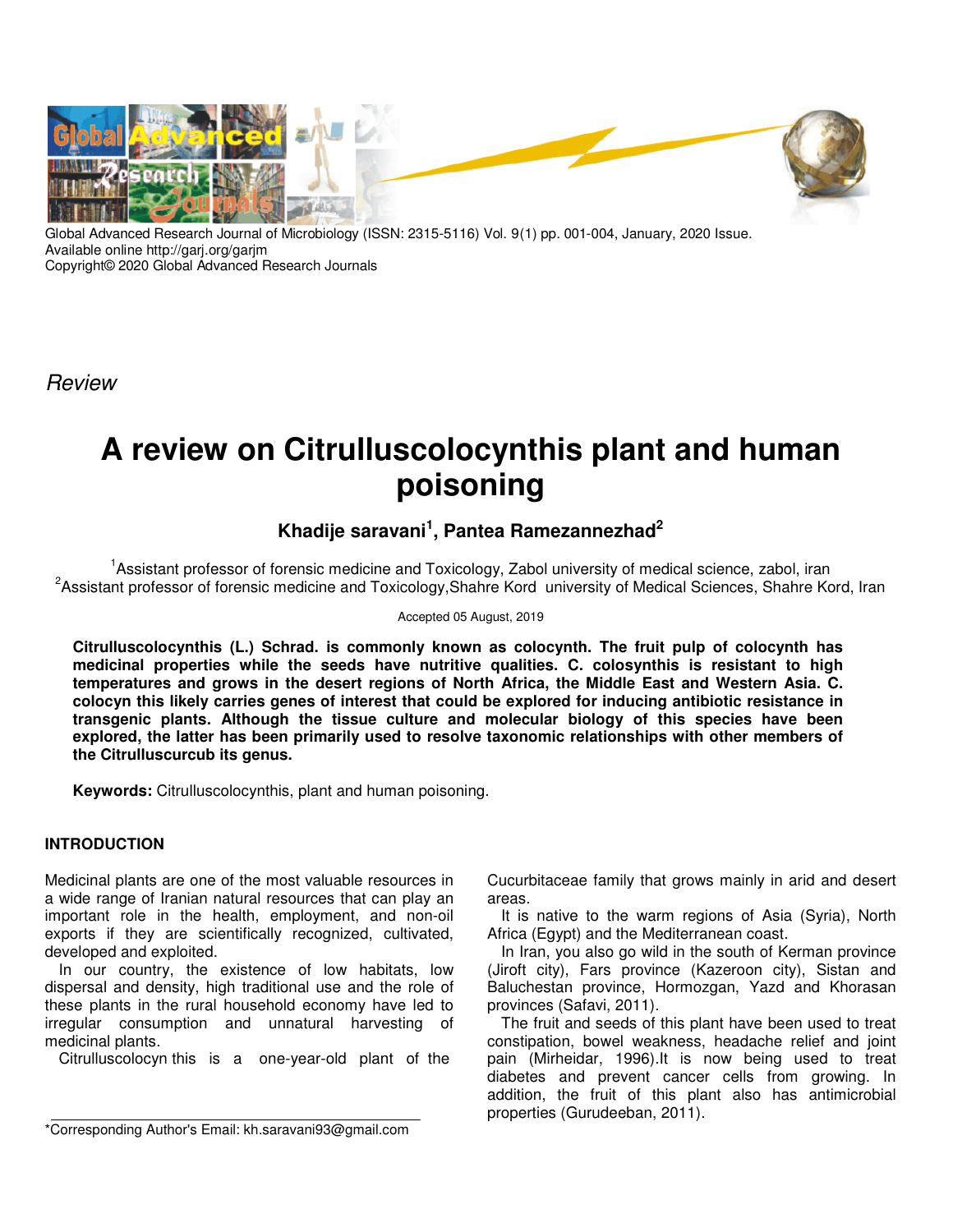In terms of chemical constituents, the fruit of this plant has two types of glucosides, namely clucentin and cucurbitacin. Cloacetin is a highly toxic and bitter biochemical compound that is mainly found in the Abu Jahl watermelon plant and in all its parts.Cucurbitacin is also a bitter biochemical substance found in the fruits and roots of some Cucurbitaceae family plants and is produced to protect the plant against vegetarians. These two compounds form the bulk of the plant's active ingredients. (Mirheidar, 1996).

### **Chemical Composition**

The seeds are rich offatty acids such as myristic, palmitic, stearic, oleic, linoleic and Linolenic acid. It is reported that the de-oiled cake can be incorporated in the cattle feed of milking cows up to 25% and it did not exhibit significant effect on the milk yield (Khatri et al., 1993). Tumba seed oil is edible; its composition is similar to soybean oil. Refining and washing with citric acid removes it's bitter taste (Ramakrishna et al., 1993).

Akhtar et al. (1999) reported that during germination of seeds in the dark at 30°C, the relative amounts of triacyl glycerol decreased, while the free fatty acids increased continuously in significant amounts. However, it was mentioned that saturated fatty acids are increased and unsaturated fatty acids decreased gradually during germination.

The protein content of seeds of colocyn this (transitional weed) was found to be 8.25% and rich in lysine, leucine and sulfo-amino acids viz., methionine. (Shaheen et al., 2003). Egusi (colocynthis) kernels contain oil (52%), protein (28.4%), fiber (2.7%), ash (3.6%) and carbohydrate (8.2%). These are good sources of essential amino acids (such as arginine, tryptophan and methionine) and vitamins (B1, B2, Niacin) and Minerals (Ca, Mg, Mn, K, P, Fe and Zn) . Flavonoid quercetin was isolated from *in vivo* (leaf, stem, fruit and root) and *in vitro* callus of the species (Meena and Patni, 2008). Estimating the protein and amino acids composition of defatted seed meal showed high protein content (40.5%) and it was reported that the essential amino acid tryptophan is absent.

Flavone c-glucosides were identified in fruits and aerial parts of Citrulluscolocynthis. Fruit contains iso-vitexin, isoorientin and iso-orientin 3'-methylether, while the aerial parts contain three C-p-hydroxy benzyl derivatives viz., 8- 6-C-p-hydroxybenzylvitexin and 8-C-p hydroxybenzylisovitexin 4'-O-glucoside (Maatooq et al., 1997). The lipase and phospholipase extracted from the meal of mature seeds of C. colocynthis showed an optimum activity at 40°C and pH 7 in aqueous media. n-heptane was found to be the most suitable solvent medium to obtain maximum activity from these enzymes. The activity of lipase extracted from germinated seeds increases with the stage of growth. However, the

activity of phospholipase decreases with increase in size of the seeds (Akhtar et al., 1999).

Fruits of Citrulluscolocynthis contains seventeen compounds were broadly identified and divided into five classes viz., alcohols, ketones, epoxy compounds, hydrocarbons and an acid. The alcohols identified were 4- (1-methyl) ethoxy, 1-Butanol; 5-methoxy, 2-methyl, 2 pentanol; 1-cyclopentyl, 2-propene-1-ol and 2- Furanmethanol, tetrahydro-5-methyl-cis and trans isomers. Ketones were including 3, 4-Dimethyl, 2-hexanone; 2- Methyl, 4-heptanone and 3-Methyl, 2-heptanone. Two epoxy compounds were 1-propoxy pentane and 2, 3-epoxy methyl propionate and palmitic acid. Four hydrocarbons maybe present on the surface of the fruit in minimum quantities were including tridecane, tetradecane, pentadecane and hexadecane. The two remaining compounds are (viz., Trimethylsilylmethanol) impurity component derived from silicone oil used in the isolation process and the other impurity (viz., 1, 2 benzenedicarboxylicacid, diisooctylester) was stabilizer for plastics (Gurudeeban, 2007). All these compounds must have been derived by fatty acid pathway.

#### **Pharmacological Studies**

Antimicrobial activity: *In vitro* antimicrobial activity was examined for aqueous and methanol extracts of Citrulluscolocynthis. Antibiotic sensitivity of strains was determined by the standard Disc diffusion method (Bauer et al., 1960) against a number of antibiotics including two antifungal drugs. The agar disc diffusion method was followed for antibacterial susceptibility test. As a result of this study, the aqueous extract showed high antibacterial activity against E. coli and Staphylococcus aureusbut considerably less effect against Klebseilla pneumoniae and Bacillus subtillus and on the other hand the aqueous extracts did not exhibit any antibacterial activity. It should be noted that methanol extracts of the plant showed high antibacterial activity against Bacillus subtillis, Streptococcus pyogenes, Salmonella typhi but considerably less activity against Streptococcus faecalis and on the other hand showed no effect against Proteus mirabilis, Proteus vulgaris and Vibirocholerae.

Ethanol extracts of fruits, leaves, stem and roots were found to be active against Gram positive bacilli, viz., Bacillus pumilus and Staphylococcus auerus, while fruit and root extracts in double strength gave positive results against gram positive Bacillus subtilis. The gram negative bacilli viz., Escherichia coli and Pseudomonas aeruginosac showed no response (Memon et al., 2003). Antifungal activity was determined against six fungi. The stock culture was maintained in Glucose Peptone Yeast and Sucrose (GYPS) medium. The methanolic extract of the plant showed high antifungal activity against Aspergillus fumigatus, Mucor sp. and Aspergillus flavus, Candida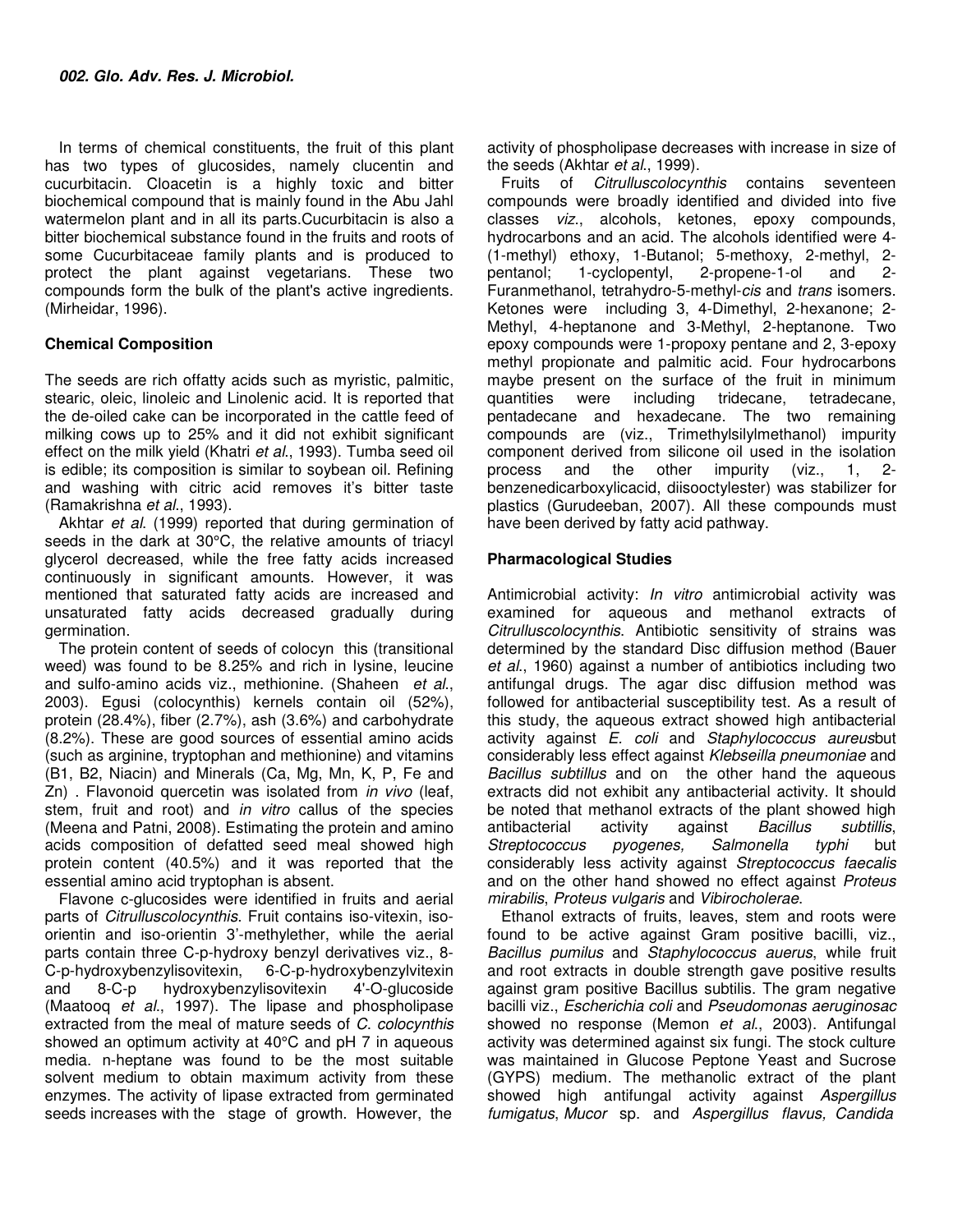albicans, Pencillium sp. and Rhizopus sp. did not show any antifungal activity (Gurudeeban et al., 2010).

Anti-cancer activity of Abu Jahlwatermelon: Cancer begins by escaping a cell from the natural barriers to cell proliferation and proliferating without control (Jena et al., 2012).According to the International Agency for Research on Cancer Research, lung cancer is the most common type of cancer with 13%, followed by breast cancer with 11.9%, colon cancer with 9.7% and prostate with 7.9% the most common types of cancer In the world (IARC, 2014).In Iran, the average incidence of cancer is134.7 per 100,000 people and 55,000 per year die from cancer (Asadi-Samani, 2015). Despite many advances in cancer treatment, there is a need for the discovery and introduction of new and alternative drugs due to the emergence of mammalian tumor cells to chemotherapy and its many side effects (Harlev et al., 2012).

There is extensive documentation on the preventive properties of various types of herbs that are consumed as food, fruits, spices, and vegetables against cancer (Moyad et al., 2004).

In the Afshari relay study, the results for Hep2 cell line showed that at the highest concentration (100 µg / ml) of the plant extract, the cell growth was completely inhibited. This effect was reduced by decreasing the concentrations of extract (0.025 µg / ml, 0.25, 2.5, 25, 50) IC50 was obtained for 27 µg / ml Hep2 cell line. Morphological and cellular proliferation results of Ab-Jahl watermelon extract on normal mouse L929 cell line showed no cytotoxicity (Tavakol Afshari 2005).

The study of Gupta was performed to evaluate the anti cancer activity of Citrulluscolocyn this Linn. fruit extract. Cancer was induced in experimental Swiss albino mice by introduction of Dalton ascites lymphoma (DAL) cells intraperitonealy (i.p). The above cancerous agent brought abnormalities in levels of RBC (red blood cells), WBC (white blood cells), SGPT (serum glutamic pyruvic transaminase), SGOT (serum glutamic oxaloacetic transaminase), GSH (glutathione), CAT (catalase), SOD (superoxide dismutase) and tumor volume. These parameters were statistically improved by our extract, which Might be because of the presence of numerous phytoconstituents present in the extract, it is showing anti cancer activity by virtue of antioxidant, free radical scavenging and tumor cytotoxicity activities. (Gupta et al., 2019).

The study of Rezai was investigate the anti-proliferative and cytotoxic activity of the hydro-alcoholic extracts of Citrulluscolocynthis (L.) Schrad on the AGS and MCF-7 cell lines. After preparation extracts by maceration procedure, different concentrations (control, 0.001, 0.01, 0.1 and 1 mg/ml) of C. colocynthis (L.) Schrad fruit extracts were added to cell lines and incubated for 24, 48 and 72 h. The viability of cells was evaluated by MTT Assay. Then optical density of each cell was readied by ELISA at 570 nm. Our results showed that hydro alcoholic extracts of C.

colocynthis (L.) Schrad had significant anti-proliferative effect on MCF7 and AGS cell lines. Data analysis was showed that there were significant differences in cell viability after 24, 48 and 72 h. These differences were showed in 72h a dose-dependent approach (Rezai et al., 2017).

The cucurbitacin glycoside from Citrulluscolocynthis leaves was examined for anticancer us effect in human breast cancer cellproliferation. The glycoside in the combination of1:1 inhibited multiplication of ER- MDA-MB-231and ER+ MCF-7 human breast cancer cell lines.The cell-cycle study showed that therapy with

screened cucurbitacin glycoside combination emerged in growth of cells at the G2/M stage of the cycle. Evaluated cells showed an accelerateddecline in the production of the protein complex necessary to the management of G2 exit and beginning of mitosis, specifically the p34CDC2/cyclin B1 complex. This showed that cucurbitacin glycosides show signs of pleiotropic effects on cells, provoking both cell cycle arrestand apoptosis, it means cucurbitacin glycosidesmight have beneficial significance against cancer cells [Al-Snafi, 2016]. Anti-cancer effect of alkaloid rich extract of Citrulluscolocynthis fruits was explored. The cytotoxic effects were evaluated onMCF-7 cells showed significant reduction in cellactivity in dose dependent approach (LC50=17.2µg/mL) at very small concentrations such as 5, 10 and20 µg/mL [Daoudi, 2013]. The cytotoxic effect of the crude extract of Citrullus Colocynthis and TiO2nanoparticles (NPs) was examined individuallyon cancer lines and recombinant mouseepithelial cell line on the surface of cells incomparison of the combination of both. Theresults revealed that the plant extract and thenanoparticles alone showed significant reductionin the growth of cell line instead of theircombination, the combination exhibitedantagonistic effect [Upadhyay, 2007]. The cytotoxic study of four plants Aristolochia longa (L), Citrulluscolocynthis (L), Piper cubeba (L) and Delphinium

Staphisagria (L) was examined on five differentcancer cell lines MCF7, HT29, N2A, H5-6 andVCREMS with 3- (4,5-Dimethylthiazol-2-yl)-2,5-

diphenyltetrazolium bromide (MTT) assay at adose of 500 µg/ml. P. cubeba (L) concentrate showed the prohibition of 98.64 and 91.59% andC. Colocynthis (L), 91.84 and 85.58% againstMCF7 lines and HT29 cell lines, respectively.

C. colocynthis (L) exhibited a dose-dependent effect on the respective cell lines with an IC50 of22.0 and 32.5 µg/ml [Shawky, 2014].

#### **REFERENCES**

- Akhtar JM, Amraan W, Nusrullah A (1999). Studies of lipase and phospholipase from the meal of Citrulluscolocynthis of the family cucurbitaceae. Proc. Pak. Acad. Sci.1999; 36: 47-52.
- Al-Snafi AE (2016). Medicinal plants withanticancer effects (part 2)-plant based review. Sch Acad J Pharm. 2016;5(5):175-93.